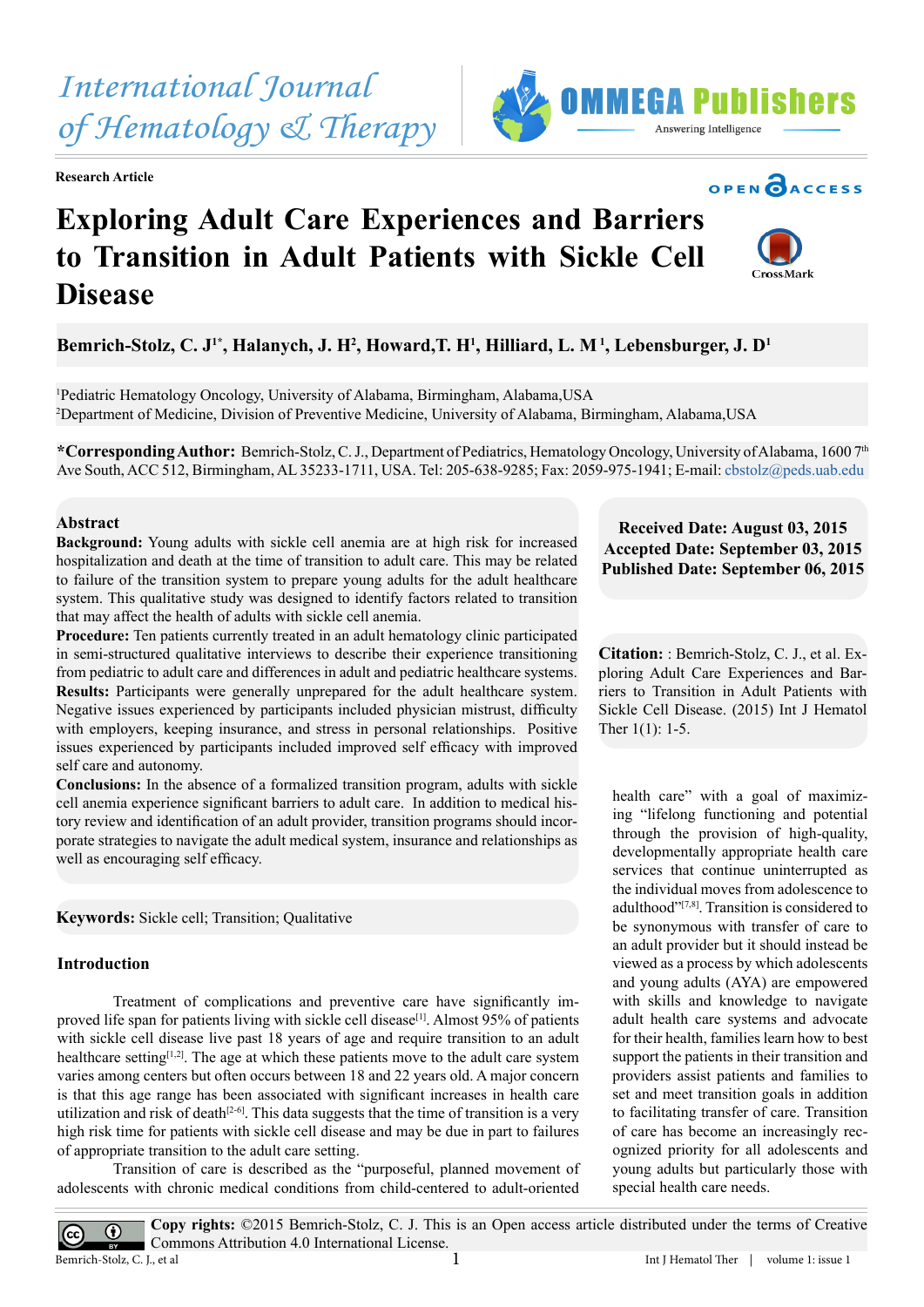

It is imperative to determine which fears are justified and what new concerns are identified after transition in order to design specific interventions to address them. Given the complex nature of these personal issues, a qualitative research design was selected to allow for theory generating, inductive research on this topic from the adult patient perspective. We conducted semi-structured interviews with adult patients with sickle cell disease that had experienced transition with the goal of identifying adult perspective on transition of care.

#### **Methods**

The purpose of this qualitative research study was to identify barriers to transition to adult care by exploring the transition experiences from the perspective of adult patients with sickle cell disease. After Institutional Review Board approval, ten participants were recruited during a six month period through the University of Alabama at Birmingham Hematology Clinic during regularly scheduled clinic visits (Table 1). Patients greater than 18 years old with any sickle cell genotype were eligible to participate. Patients who presented to clinic for current illness were excluded. As the local Children's Hospital only recently initiated a formalized transition program for patients with sickle cell disease, none of the participants had participated in such a program during their transition to adult care. To ensure reliability, all interviews were performed by one investigator (C.B.) in clinic or by telephone and audio recorded. (supplemental document 1) Interviews lasted 30-40 minutes and transcribed by the same investigator (C.B). The interview transcript was designed to facilitate description of the participants' experiences of pediatric, transitional and adult care utilizing both open and closed-ended questions. Demographic and disease complication information was also collected from each participant.

| Table 1: Characteristics of Study Sample |  |
|------------------------------------------|--|
|------------------------------------------|--|

| Characteristics      | $N=10$          |
|----------------------|-----------------|
| Gender               |                 |
| Male                 | 3               |
| Female               | 7               |
| Age                  | 24-55           |
| Education completed  |                 |
| Some high school     | 1               |
| High School Graduate | $\overline{2}$  |
| Some college         | 6               |
| College Graduate     | 1               |
| Insurance            |                 |
| Medicaid             | 8               |
| Private Insurance    | $\mathfrak{D}$  |
| Disability           |                 |
| Yes                  | 9               |
| N <sub>0</sub>       | 1 (has applied) |
| Current therapy      |                 |
| Hydroxyurea          | 9               |
| Chronic transfusion  | 1               |

#### **Data Analysis**

The researcher's position on this topic prior to initiating research was that transition was a difficult process for patients and which was exacerbated by a lack of transition program. First cycle coding methods used In-Vivo coding to capture exact quotes (codes) from patients. Two researchers independently coded the transcript and only codes with 100% inter-coder agreement were included in the final code book. Coding and identification of preliminary categories continued until data saturation was achieved, the key stopping component in qualitative research. Specifically, during analysis of the transcripts from the final interviews, no new codes or categories were generated, providing the required validation for the final sample size. Recoding and recategorizing was performed two additional times using a qualitative research analysis program (NVivo 10, QSR International) until final categories and themes were agreed upon by the researchers. Internal validity was established using triangulation and peer review. The integrity of the qualitative researcher was established by reflexivity, establishing any biases/assumptions prior to analysis. Reliability of the data was attained through consistency of one interviewer conducting the same semi-structured interview. External validity was established through rich thick descriptions obtained through In-Vivo coding.

#### **Results**

Coding of data identified 13 categories related to transition that revealed three distinct themes, 1) Living with SCD as an Adult, 2) Emotions Experienced during Transition, and 3) Self Efficacy. "Living with SCD as an Adult" focused on experiences that affect adults living with sickle cell disease, including five categories related to physician mistrust, access to care, insurance, employment, and relationships.(Figure 1)"Emotions Experienced during Transition" identified the emotions experienced during the transition which included categories of concerns for either new care setting or new doctor and patient readiness. "Self-efficacy" included categories of improved self-maintenance and relationship with parents. (Figure 1).



**Figure 1:** Living with SCD as an Adult

The largest category in this theme was "physician mistrust", including subcategories of difficulties with pain management and general knowledge about sickle cell disease. While participants expressed positive relationships with their adult hematologist, codes related to relationships with emergency room doctors or primary care physicians were negative. Several participants expressed their belief that ER physicians treated them as "drug seekers" rather than as a patient. "The worst thing (about adult care) is people don't treat you with respect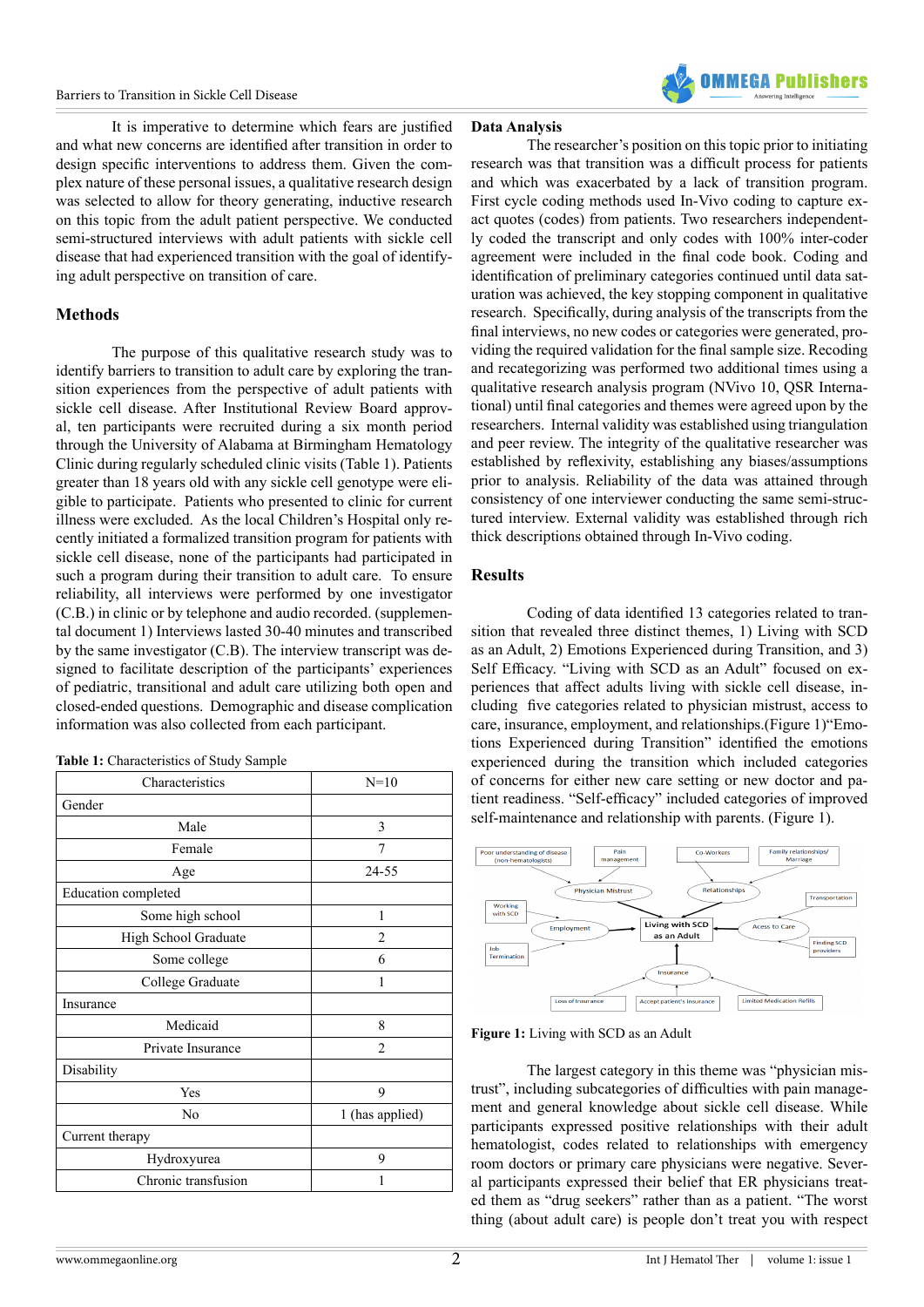

and kindness. They treat you like a crack head." Another participant stated "Treat me like you would want someone to treat you. Don't group me in a category of other SCD patients." Additionally, participants felt that ER doctors were hesitant to prescribe a sufficient quantity of pain medications to treat their pain crises at home which created a cycle in which they would have to return to the ER for more pain medications. The experience with their primary care provider identified concerns that these physicians did not have enough medical knowledge about sickle cell disease. "Dr. X is my primary doctor but he doesn't really know anything about sickle cell disease so I have to tell him what to do.." Another participant stated, "he (Primary Medical Doctor) was really mean to me. He was a little bit arrogant. It was like he was blaming me for the sore on my leg (leg ulcers)." The mistrust with emergency room and adult primary care doctors may lead to a serious health risk as patients, in an attempt to avoid the emergency room, describe different techniques they would use to manage their sickle cell complications at home.

The second category was "access to care" including subcategories of identifying adult providers, and transportation issues. While finding their first hematologist was easy, which may be biased as the patients were interviewed in a hematology clinic on the same medical campus as their pediatric hematologists, difficulties arose when their physician left or the patient moved to a new city. For the subcategory of transportation, one participant needed to have "money wired" to her so that she could pay for transportation to the hospital.

The third category of this theme was "insurance" including subcategories of loss of insurance, physicians acceptance of insurance, and limitations with refills. Despite the fact that all participants in the study were insured, a number had difficulty navigating their insurance. Several participants expressed difficulty obtaining clinic appointments with doctors based on their insurance. Participants had exaggerated negative experiences with physician access when they lost insurance based on job termination as private insurance provided improved access to care. Finally, limitations in medication refill based on their insurance coverage lead to several participants not having enough pain medication.

The fourth category identified was employment, including subcategories of working with SCD and loss of employment. Interestingly, while jobs were not intended as a focus of the interview, participants frequently discussed difficulties that they encountered while working. They reported challenges with employers understanding sickle cell disease and complications of pain. Specifically, pain episodes were often managed at home, so participants would have to explain their frequent absences that were not accompanied by a doctor's excuse. Many participants had difficulty explaining frequent absences for pain crisis to their employers. "You can't go in there telling them that you have these crises and I have to be out". Participants felt that they had difficulty remaining employed based on frequent pain crises. "It's very difficult to hold employment because of the stress level."

The fifth category identified was relationships including subcategories of relationships at work and at home. Frequent absences for pain crises placed a strain on relationships with co-workers. One participant described a situation in which fellow employees would "tease" her about frequently missing work, asking her "where have you been on vacation". At home,

one participant acknowledged that SCD complications placed a strain on her marriage, "(he did not) understand the cycle of pain and what it does." Aside from their mother, many participants felt less support from other family members. They explained how family members would minimize their disease, such as "If I say 'oh my god my leg hurts so bad' than he'd say 'well mine hurts too' I just say OK dad, but it's a different type of hurt."

#### **Emotions Experienced During Transition**

The second theme "Emotions Experienced during Transition" encompasses codes related to the patients beliefs about the transition process. Participants described their pediatric medical experiences with language including,"it was wonderful, doctors were supportive," "they try to help you more," and "they showed you respect." When transition was first discussed, a number of participants were surprised and felt abandoned, "Why are you trying to send me over there. I've been knowing you since I was a little girl to now and how could you" . I was worried about "who was going to be my doctor and was she going to be nice from the time (I transition). How to get used to being over here instead of Children's the different scenery". The age of transition varied among participants from 18-22 years and without a history of a structured transition at this institution, patients were often transferred to adult doctors within weeks to months of being told about transition.





The final theme identified was "Self efficacy" as several patients experienced an improved ability to care for themselves and understand their disease after transition.(figure 2) Categories in this theme include "improved self care", "relationship with parents", "reflections on transition". The first category "improved self care" included knowing how to handle sickle cell complications and understanding their body. "I pretty much know how to handle it now. When I felt these excruiating pains coming as a kid, I didn't know what to do." The second category involved the change in their relationship with parents who now would act as an advisor or assist with practical issues. Several participants believed that their ability to manage their disease was related to their independence from their parents. One participant stated that it was easier to care for herself since "I make my own decisions now." While the overall feeling of participants was one of apprehension about leaving pediatrics, this independence in medical decision making allowed them to reflect on the benefit of leaving the pediatric setting. A participant who stayed until she was 21 stated, "he should have let me go at the age of 19. Children's hopsital is only for children." Another participant wondered, "I was an adult going to a children's doctor. I felt out of place."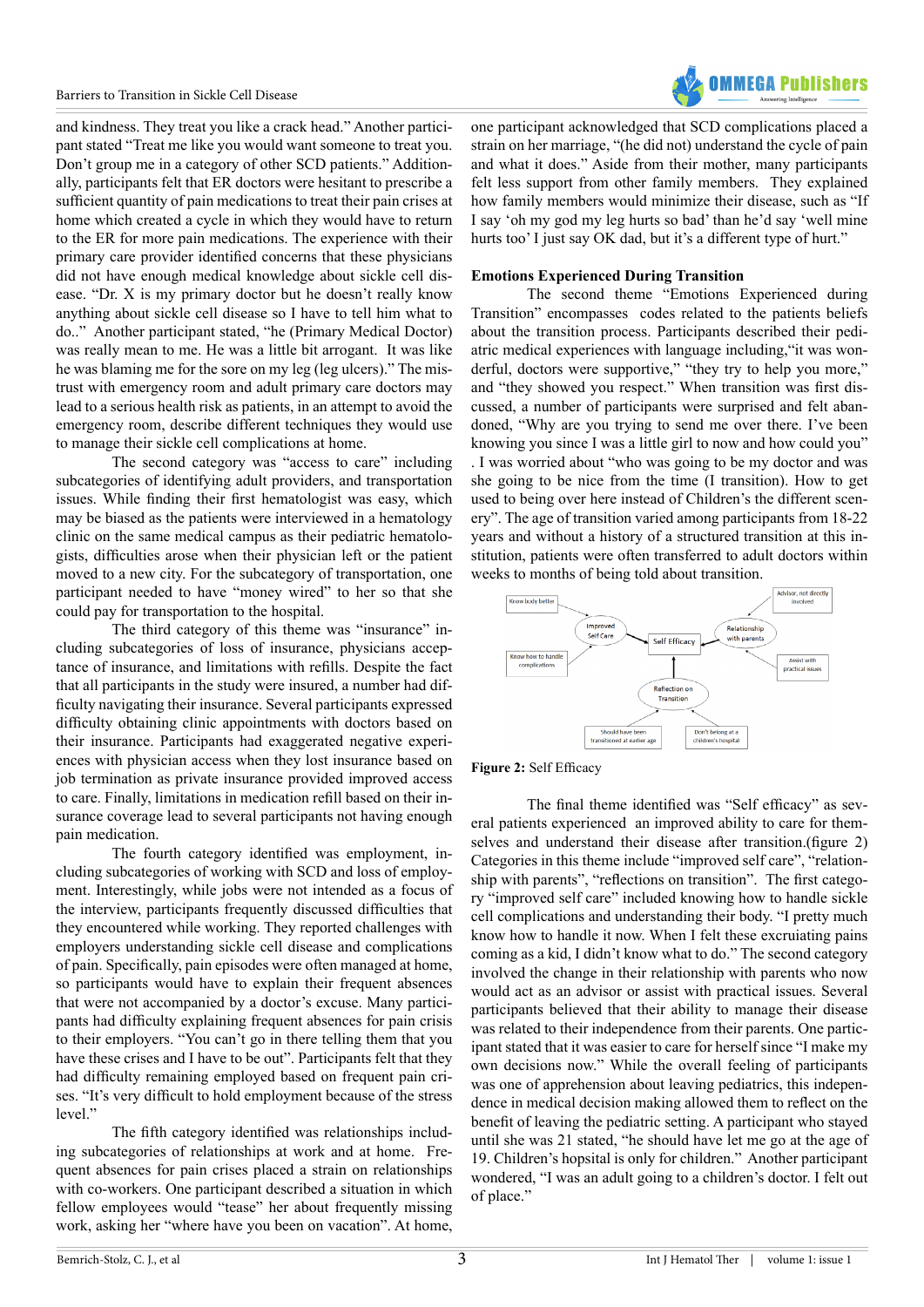

#### **Discussion**

A significant emphasis is being placed on enhancing transition of care for all diseases. The US Department of Health and Human Services has included a need to "increase the proportion of youth with special health care needs whose health care provider has discussed transition planning from pediatric to adult health care" as one of their Healthy People 2020 goals and the American Academy of Pediatrics, American Academy of Family Physicians and American College of Physicians-American Society of Internal Medicine have published a consensus statement and an algorithm to assist physicians in understanding the need for transition and implementing transition programs in their practice<sup>[\[8-11\]](#page-4-3)</sup>. Recently published quality of care guidelines for sickle cell anemia recommend that a transition plan should be developed for all patients and that adolescents should be notified of the need to transition, but specifics regarding structure of such programs remain lacking<sup>[10]</sup>. Despite this enthusiasm for transition programs, there is a dearth of literature examining the outcomes associated with various programs making development of evidence-based programs for patient transition difficult<sup>[\[12\]](#page-4-5)</sup>. Though the specific details of programs may vary, transition programs have the potential to require significant amounts of time for both providers and families. It is important to focus programs on topics that are most likely to impact health in adulthood. A number of studies have examined concerns of older pediatric patients, their caregivers and providers as they neared the time for transition<sup>[\[13-19\]](#page-4-6)</sup>. Unfortunately, scant data limited to small samples exists to ascertain if the concerns noted prior to transition were actual barriers to completing transition or receiving care in adulthood<sup>[20]</sup>. This manuscript provide a patient centered perspective that is vital to improving the process of transition of care.

Adult patients with sickle cell provide insights about transition to adult care that should be incorporated into pediatric sickle cell transition programs. Prior concerns reported by pediatric patients remain relevant in the adult setting. (Table 2) Additionally, several new issues related to transition were identified and should be incorporated into transition programs, such as developing relationships with loved ones and employees/employers who do not understand the complications of sickle cell anemia, teaching patients strategies to handle difficult situations in the emergency room or with primary care providers, identifying new sickle cell providers if they move or their provider leaves, and how to navigate obtaining insurance with job termination.

**Table 2:** Concerns expressed by patients prior to transition to adult care

| Leaving comfortable pediatric setting <sup>[10, 11, 14, 15]</sup>                             |
|-----------------------------------------------------------------------------------------------|
| Going to a doctor unfamiliar with treating sickle cell disease <sup>[11]</sup>                |
| Will my parents allow patients to become independent <sup>[11,15]</sup>                       |
| How will I pay for medical treatment <sup>[10]</sup>                                          |
| Will I be treated as an adult <sup>[10]</sup>                                                 |
| Will adult providers understand how sickle cell disease affects me as<br>an individual[10,14] |
| Will adult staff believe me when I am in pain <sup>[10]</sup>                                 |

A major emphasis of transition programs is to educate patients about their disease and medical history. This education

is necessary as several of the adult experiences confirm that adult primary care providers or emergency room physicians may not be comfortable or knowledgeable about treating patients with sickle cell anemia. It is important for patients to be educated on how to best navigate situations in which they perceive that an adult provider does not believe their reports of pain or recognize the unique way that sickle cell disease affects them as individuals. Recommendations for how to educate patients about this concern are difficult as the researchers could not identify whether this issue represents true physician disbelief, patient misunderstanding of physician's feelings or poor communication on the part of the provider. Some component of this discrepancy in disease management may be related to the lack of understanding of the differences in culture between pediatric and adult medicine. It has been suggested that addressing the differences in culture between the subspecialties my help adolescents navigate the transition<sup>[\[21\]](#page-4-8)</sup>. If provider attitudes also play a role in patient beliefs regarding their care, it would be important to continue to study those attitudes, outcomes associated with different attitudes towards patients with sickle cell disease in pain and, if significant, methods for modifying attitudes<sup>[21,22]</sup>.

The positive experiences of the adult participants highlight some benefits of transition that should be conveyed to pediatric patients during the time of transition. Despite the fact that a few participants reported worse overall health during adulthood, most participants believed that they were better able to understand and control their disease complications as an adult. Parents allowed the young adult patients to experience medical independence. Finally, after transition, patients realize the need to leave pediatric facilities as natural and appropriate for their stage of maturation. Incorporating this knowledge may be comforting to patients that approach transition with apprehension.

Unfortunately, several barriers to transition and negative experiences in adult care are not easily addressed through transition programs. Though identification of an adult provider is important and incorporated in all transition programs, it is not clear what the most appropriate adult care provider for these patients would be. In a national survey of sickle cell transition programs, despite 97% of programs reporting that they had identified a provider to accept their patients, only 60% of centers routinely transfer care to a hematologist specializing in sickle cell anemi[a\[23\].](#page-4-9) A 2008 survey of general internal medicine and pediatric providers found that only one third of IM physicians would be comfortable serving as the primary care provider for patients with sickle cell disease<sup>[24]</sup>. Further research is needed to determine if internal medicine physicians are able to provide care equivalent to that provided by hematologists and how to best engage them to take on these patients. With decreasing reimbursements for coordination of care and preventive care in general in addition to a small hematology workforce willing to accept patients with sickle cell, without changes, pediatric providers are likely to find a smaller population of potential providers in the future [\[24\].](#page-4-10)

Limitations to this study include recall bias as all participants had completed transition from pediatric care more than 2 years prior to participation in interviews, however most of the concerns that participants recalled around the time of transition were consistent with published literature. A second limitation is that the study population only included patients who had, regardless of transition plan, found an adult hematologist to provide